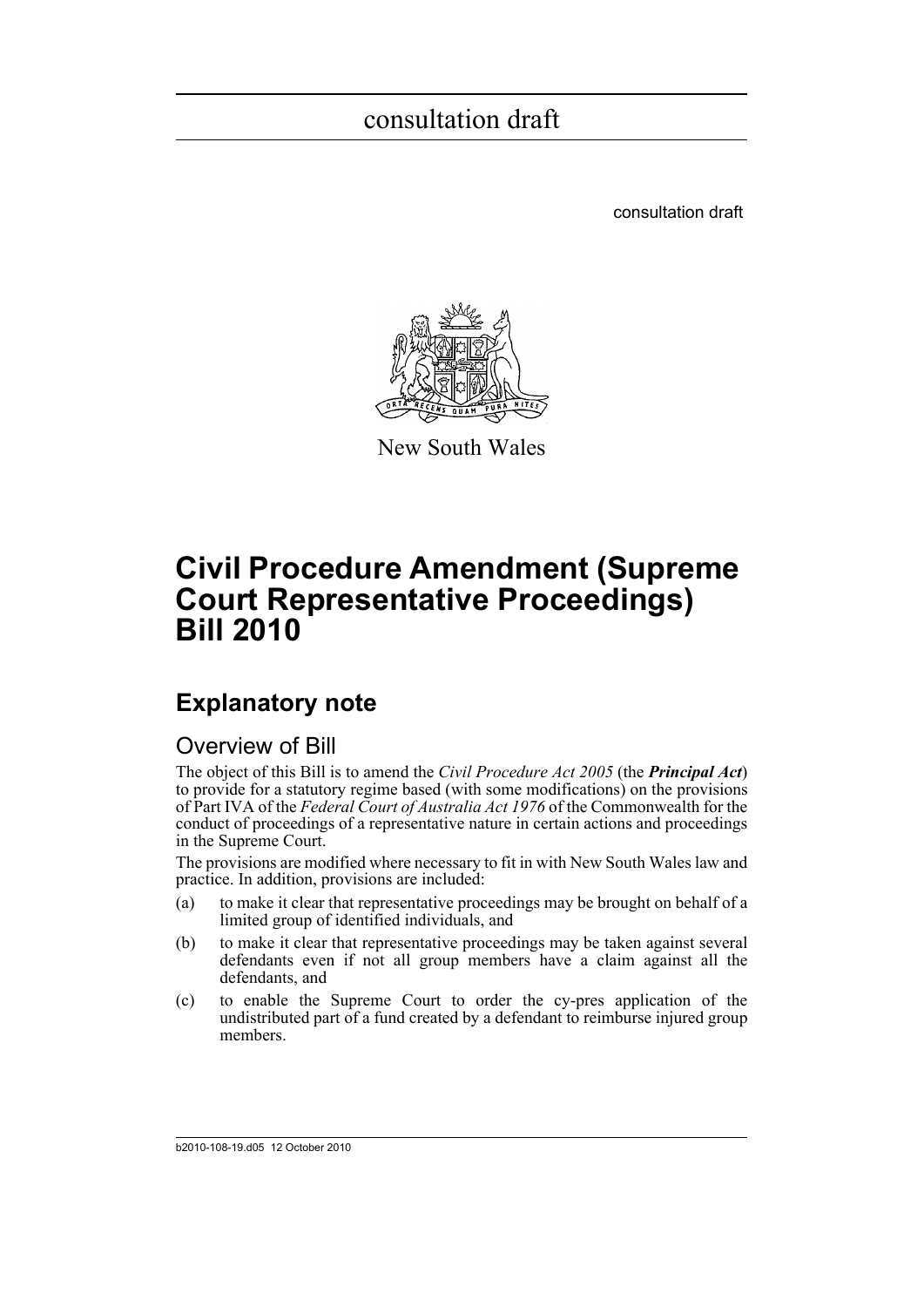Civil Procedure Amendment (Supreme Court Representative Proceedings) Bill 2010

Explanatory note

### Outline of provisions

**Clause 1** sets out the name (also called the short title) of the proposed Act.

**Clause 2** provides for the commencement of the proposed Act on a day or days to be proclaimed.

**Clause 3** repeals rules 7.4 and 7.5 of the *Uniform Civil Procedure Rules 2005* as a consequence of the enactment of the proposed Act.

### **Schedule 1 Amendment of Civil Procedure Act 2005 No 28**

**Schedule 1 [1]** amends section 4 of the Principal Act to limit the application of proposed Part 10 to civil proceedings in the Supreme Court.

**Schedule 1 [2]** inserts proposed Part 10 (sections 155–184) into the Principal Act. The Part contains the following provisions:

### **Division 1 Preliminary**

Proposed section 155 contains terms and expressions used in the proposed Part. *Representative proceedings* are defined as proceedings in respect of a cause of action commenced in accordance with the proposed Part by one or more persons on their own behalf and on behalf of any other person or persons. A *representative party* in representative proceedings is defined as any person who commences the proceedings. A *defendant* in representative proceedings is defined as any person against whom representative proceedings are commenced.

Proposed section 156 limits the bringing of proceedings under the proposed Part to causes of action arising after the commencement of the section unless leave to bring the proceedings is given by the Supreme Court.

### **Division 2 Commencement of representative proceedings**

Proposed section 157 enables representative proceedings against a defendant to be brought under the proposed Part in certain circumstances. The circumstances are as follows:

- (a) there are 7 or more persons (the *claimants*) who have claims against the same proposed respondent,
- (b) one or more of these claimants seeks to commence the proceedings,
- (c) the claims of all of the claimants are in respect of, or arise out of, the same, similar or related circumstances,
- (d) the claims of all of the claimants give rise to a substantial common issue of law or fact,
- (e) all persons seeking to commence the proceedings have a sufficient interest to commence the proceedings on behalf of the claimants.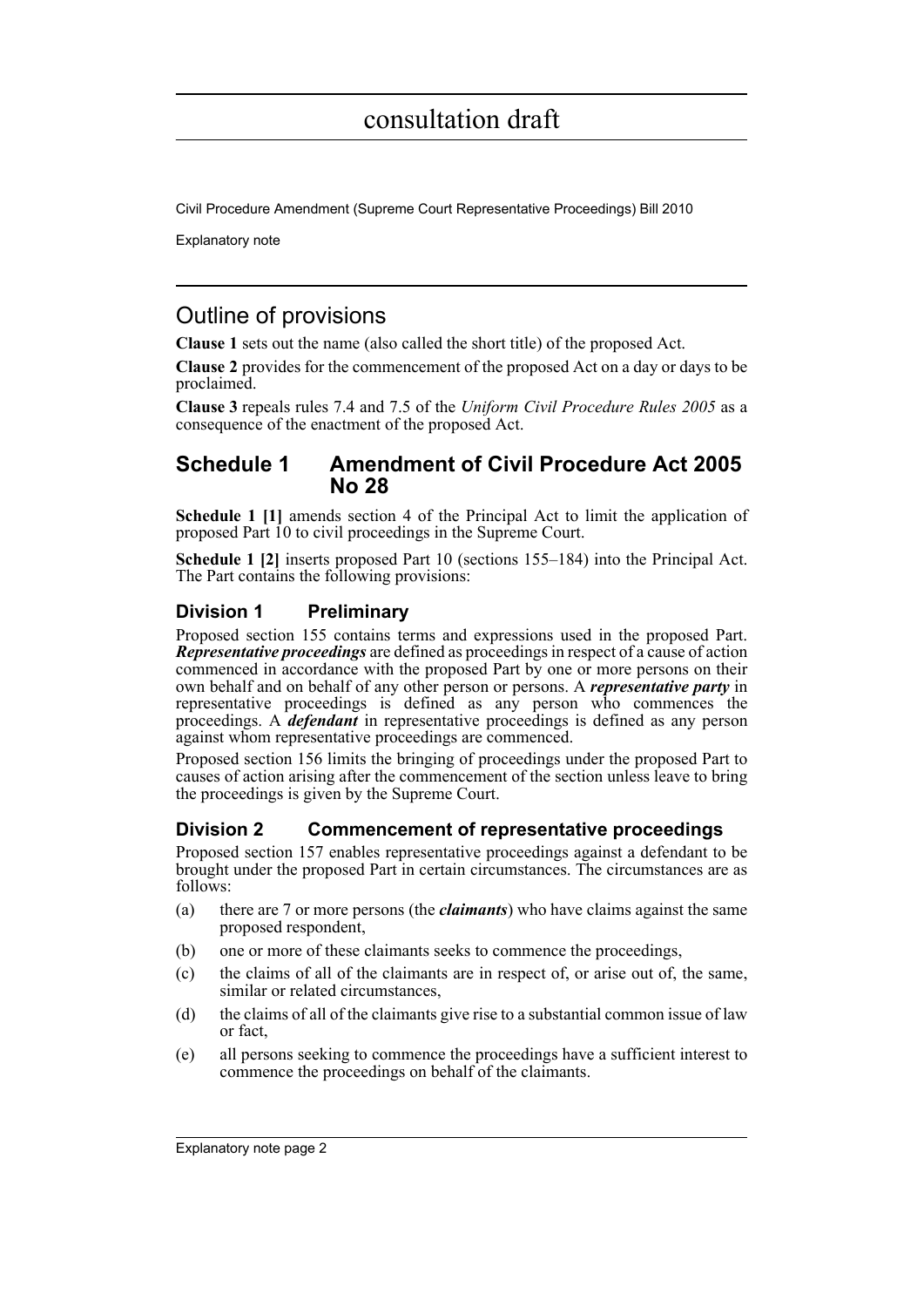Civil Procedure Amendment (Supreme Court Representative Proceedings) Bill 2010

Explanatory note

Proposed section 158 provides that a person has a sufficient interest to commence representative proceedings against one or more defendants on behalf of others if that person would have a sufficient interest to commence proceedings against the defendants on the person's own behalf. It also provides that such standing to continue representative proceedings is not lost simply because the person ceases to have an individual claim against a defendant.

Proposed section 158 (2) makes it clear that representative proceedings may be taken against several defendants even if not all group members have a claim against all defendants. The provision overcomes the view to the contrary expressed in relation to the operation of Part IVA of the *Federal Court of Australia Act 1976* of the Commonwealth in *Philip Morris (Australia) Ltd v Nixon* [2000] FCA 229.

Proposed section 159 provides that generally there is no requirement for consent to being a group member in representative proceedings. However, such consent is required from any of the following:

- (a) the Commonwealth, a State or a Territory, or
- (b) a Minister or other officer of any such jurisdiction, or
- (c) a body corporate (other than an incorporated company or association) established for public purposes under a law of any such jurisdiction.

Proposed section 160 provides that a person under a legal incapacity may be a group member even though the person does not have a tutor. However, a tutor is required if the person wishes to take any step in the proceedings.

Proposed section 161 sets out additional information that must be contained in the originating process that commences representative proceedings.

Proposed section 162 enables a group member to opt out of representative proceedings by written notice given in accordance with rules of court before a date fixed for that purpose by the Supreme Court.

Proposed section 163 enables the Supreme Court, on the application of a representative party, to alter the description of the group of persons in respect of which representative proceedings have been commenced.

Proposed section 164 enables the Supreme Court to order either that representative proceedings continue or no longer continue under the proposed Part if at any stage the group members are fewer than 7.

Proposed section 165 enables the Supreme Court to direct that representative proceedings no longer continue under the proposed Part if the cost of distributing relief to group members is excessive or to stay the proceedings to the extent that they relate to such relief.

Proposed section 166 enables the Supreme Court to order that proceedings in the Court no longer continue under the proposed Part in certain circumstances if it considers it is in the interests of justice to do so. The circumstances are if:

(a) the costs that would be incurred if the proceedings were to continue as representative proceedings are likely to exceed the costs that would be incurred if each group member conducted separate proceedings, or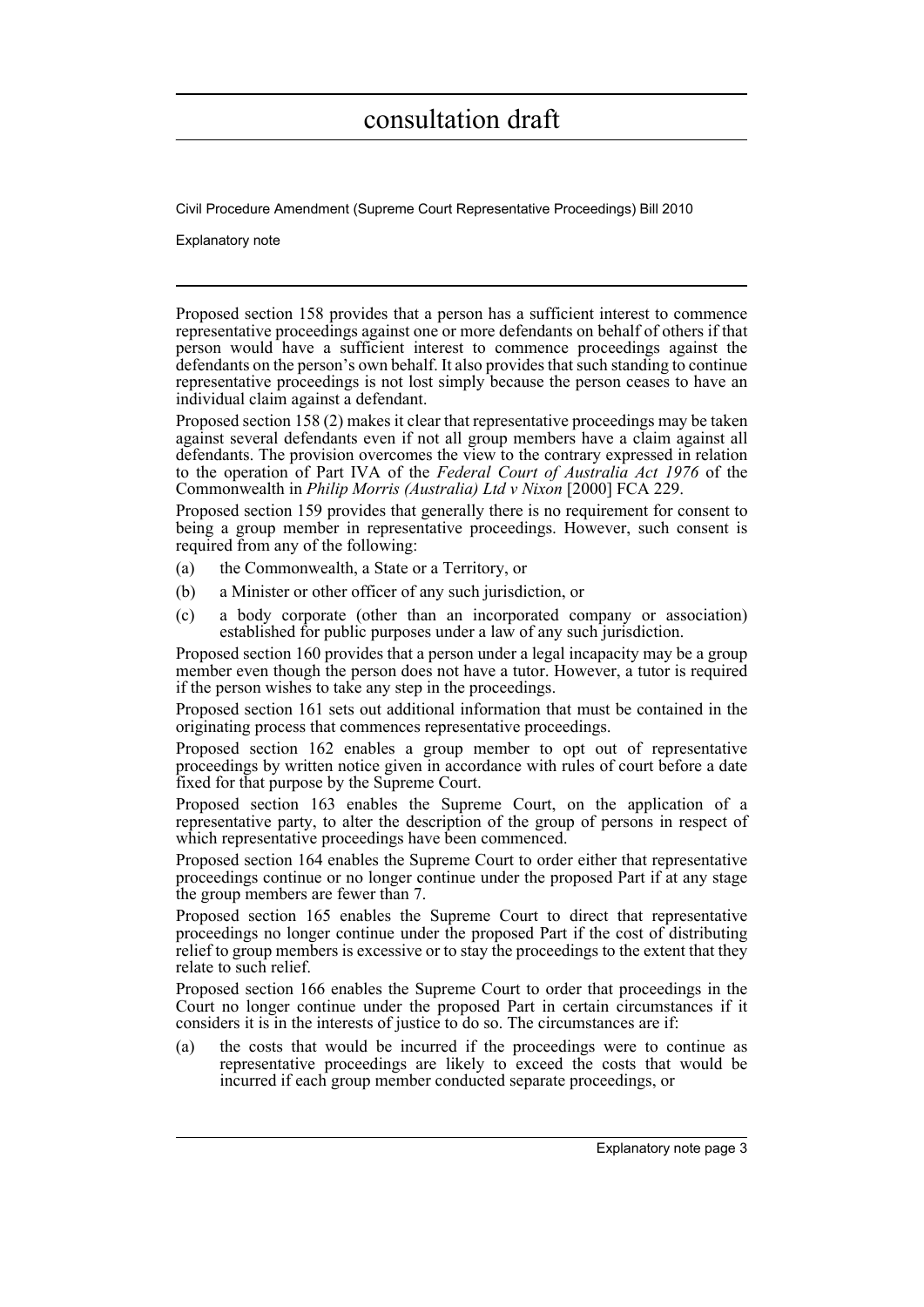Civil Procedure Amendment (Supreme Court Representative Proceedings) Bill 2010

Explanatory note

- (b) all the relief sought can be obtained by means of proceedings other than representative proceedings under the proposed Part, or
- (c) the representative proceedings will not provide an efficient and effective means of dealing with the claims of group members, or
- (d) it is otherwise inappropriate that the claims be pursued by means of representative proceedings.

Proposed section 166 (2) makes it clear that it is not inappropriate for representative proceedings to be brought on behalf of a limited group of identified individuals. This is consistent with the view taken by the FullCourt of the Federal Court in relation to the operation of Part IVA of the *Federal Court of Australia Act 1976* of the Commonwealth in *Multiplex Funds Management Limited v Dawson Nominees Pty Limited* [2007] FCAFC 200.

Section 167 specifies the effect of an order under the proposed Part for the discontinuation of representative proceedings. The section provides that such proceedings may be continued by a representative party against a defendant on the party's own behalf. It also enables the Supreme Court to join former group members as applicants in such continued proceedings.

Section 168 enables the Supreme Court to give directions in respect of the determination of issues in representative proceedings that are common to some, but not all, group members. For this purpose, the Court may direct the establishment of sub-groups in the proceedings and the appointment of sub-group representative parties.

Section 169 enables the Supreme Court to give a direction that a group member appear in proceedings for the purpose of determining an issue relating only to the claims of that member.

Section 170 provides that if an issue cannot conveniently be determined by the Supreme Court by the giving of directions under proposed sections 168 and 169, the Court may:

- (a) if the issue concerns only the claim of a particular member—give directions relating to the commencement and conduct of separate proceedings by that member, or
- (b) if the issue is common to the claims of all members of a sub-group—give directions relating to the commencement and conduct of representative proceedings in relation to the claims of those members.

Section 171 enables the Supreme Court to substitute another group member as representative party (or sub-group representative party) if it considers that the existing representative party (or sub-group representative party) is not able to adequately represent the interests of group members (or sub-group members).

Section 172 enables the Supreme Court to order a stay of execution in respect of relief awarded to a group member in representative proceedings if the group member has brought other proceedings. The stay operates until those other proceedings are determined.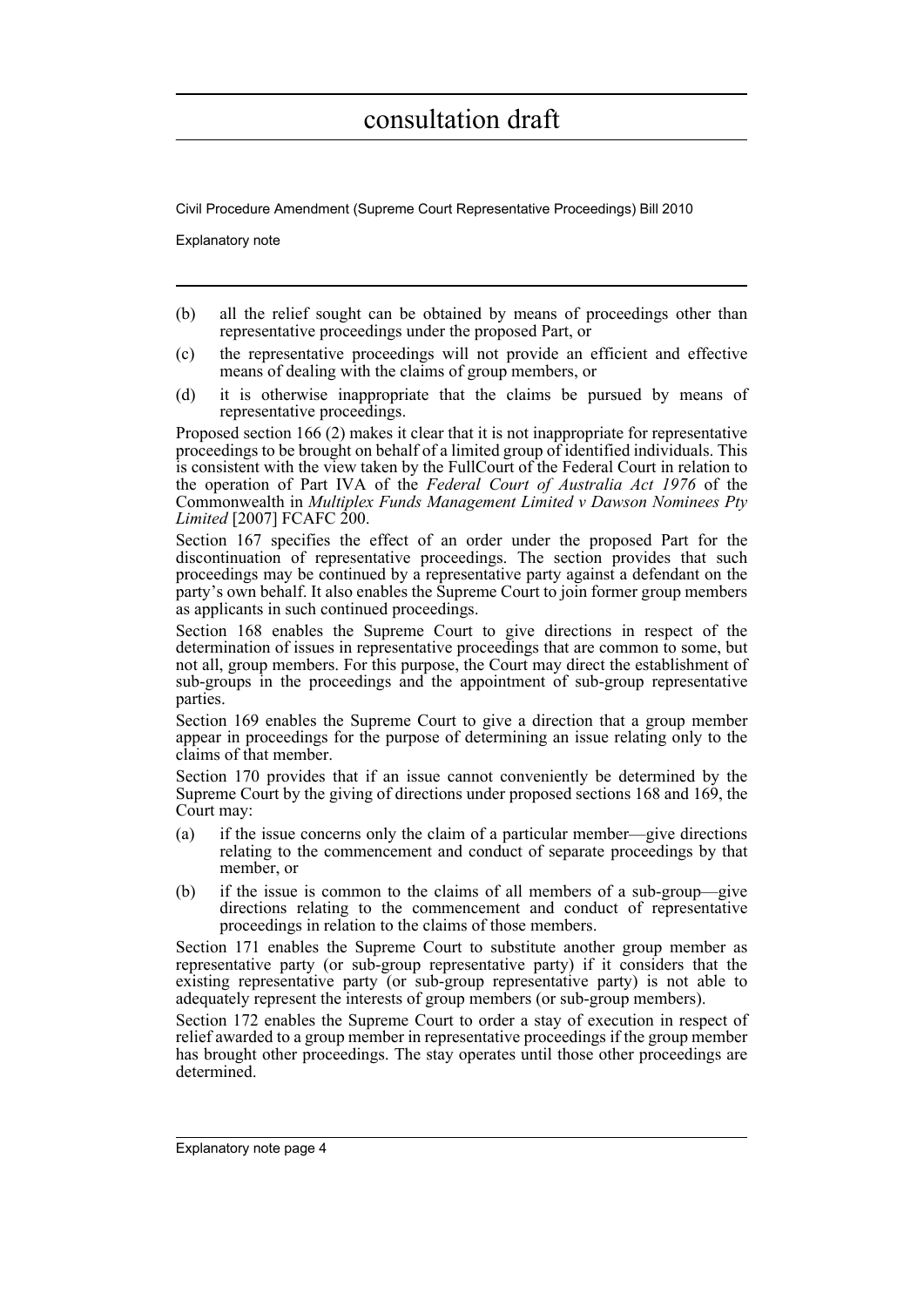Civil Procedure Amendment (Supreme Court Representative Proceedings) Bill 2010

Explanatory note

Section 173 requires any settlement or discontinuance of representative proceedings to be approved by the Supreme Court.

Section 174 enables a representative party, with the leave of the Supreme Court, to settle the party's individual claim against the defendant and withdraw as a representative party.

### **Division 3 Notices**

Section 175 requires notices to be given to group members in representative proceedings in relation to certain matters (including, for instance, dates for opting out of the proceedings).

Section 176 provides for the form and content of, and the manner for giving, such notices to group members.

### **Division 4 Powers of the Court**

Section 177 specifies the powers of the Supreme Court in determining representative proceedings, including determining individual entitlements to relief.

Section 178 enables the Supreme Court, in determining representative proceedings, to order the establishment of a fund consisting of money to be distributed to group members. It also enables the Court to make orders in respect of the administration of the fund and establishing schemes for any money remaining in the fund (or any part of it), that can not practicably be distributed to group members to be applied cy-pres.

Section 179 provides for the content and effect of judgments given by the Supreme Court in representative proceedings.

### **Division 5 Appeals**

Section 180 provides for appeals to the Court of Appeal from judgments of the Supreme Court in representative proceedings also to be conducted as representative proceedings.

### **Division 6 Miscellaneous**

Section 181 provides that the Supreme Court may not award costs against a person on whose behalf representative proceedings have been commenced (other than a representative party) except as authorised by proposed section 168 or 169.

Section 182 provides for the suspension of certain limitation periods on the commencement of representative proceedings.

Section 183 confers a general power on the Supreme Court to make such orders as it considers appropriate or necessary to ensure that justice is done in representative proceedings.

Section 184 enables the Supreme Court to order that a representative party's costs in representative proceedings in which damages have been awarded be recoverable from the damages awarded.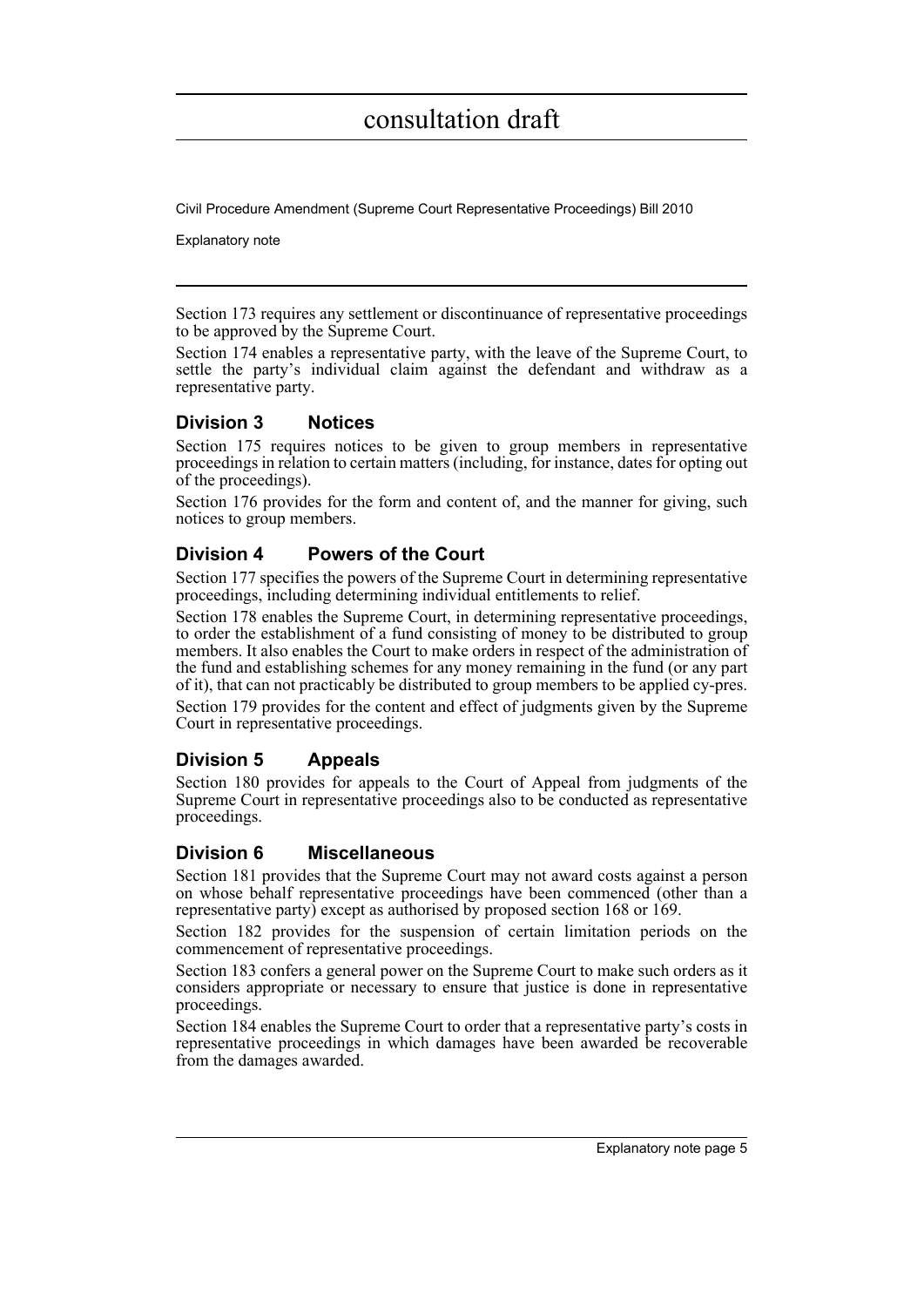Civil Procedure Amendment (Supreme Court Representative Proceedings) Bill 2010

Explanatory note

**Schedule 1 [3]** amends Schedule 6 to the Principal Act to enable the making of savings and transitional regulations.

**Schedule 1 [4]** amends Schedule 6 to the Principal Act to preserve certain existing proceedings of a representative character.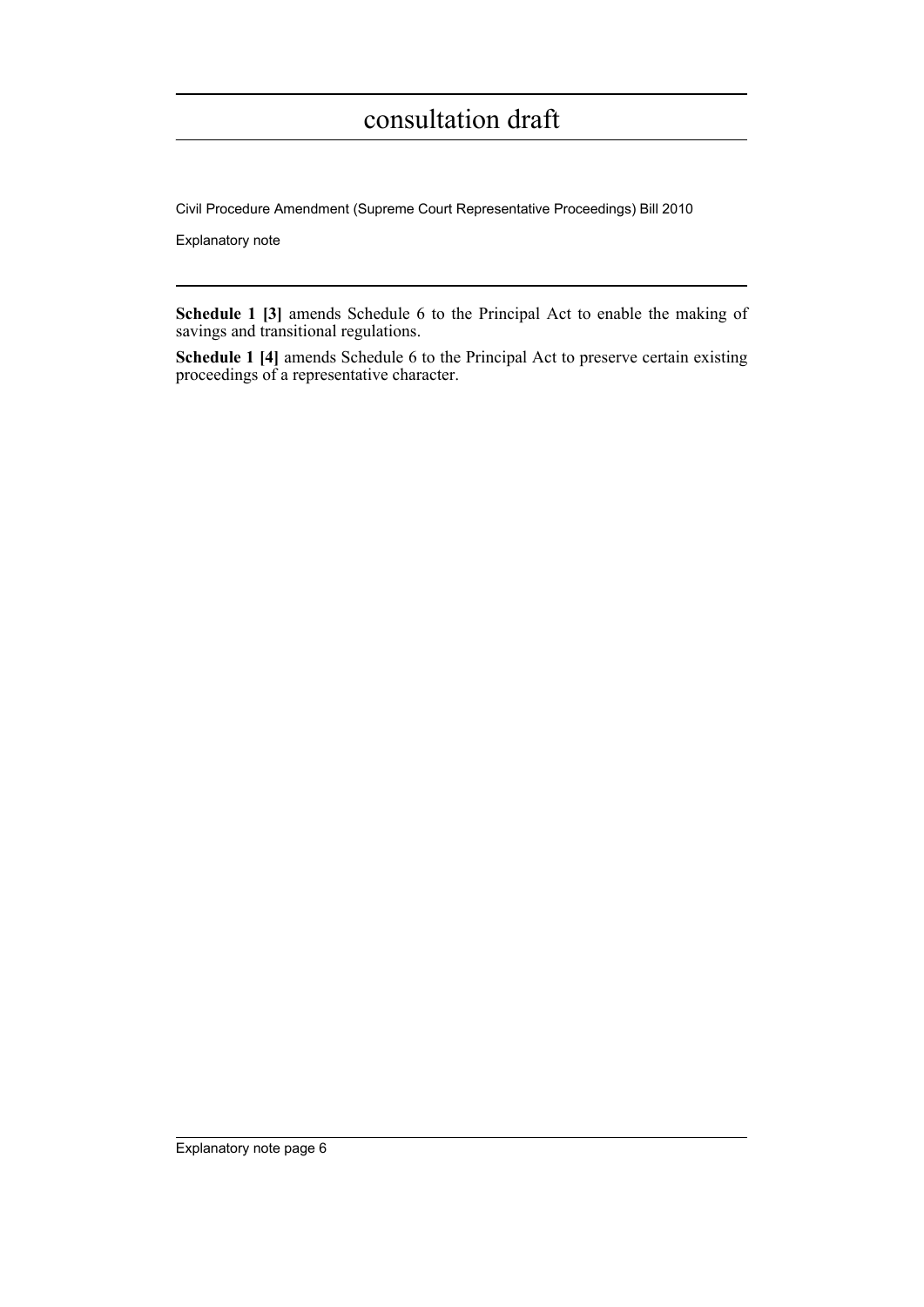

New South Wales

## **Civil Procedure Amendment (Supreme Court Representative Proceedings) Bill 2010**

### **Contents**

|                                                        | Page |
|--------------------------------------------------------|------|
| Name of Act                                            |      |
| 2 Commencement                                         |      |
| 3 Repeal                                               |      |
| Schedule 1 Amendment of Civil Procedure Act 2005 No 28 |      |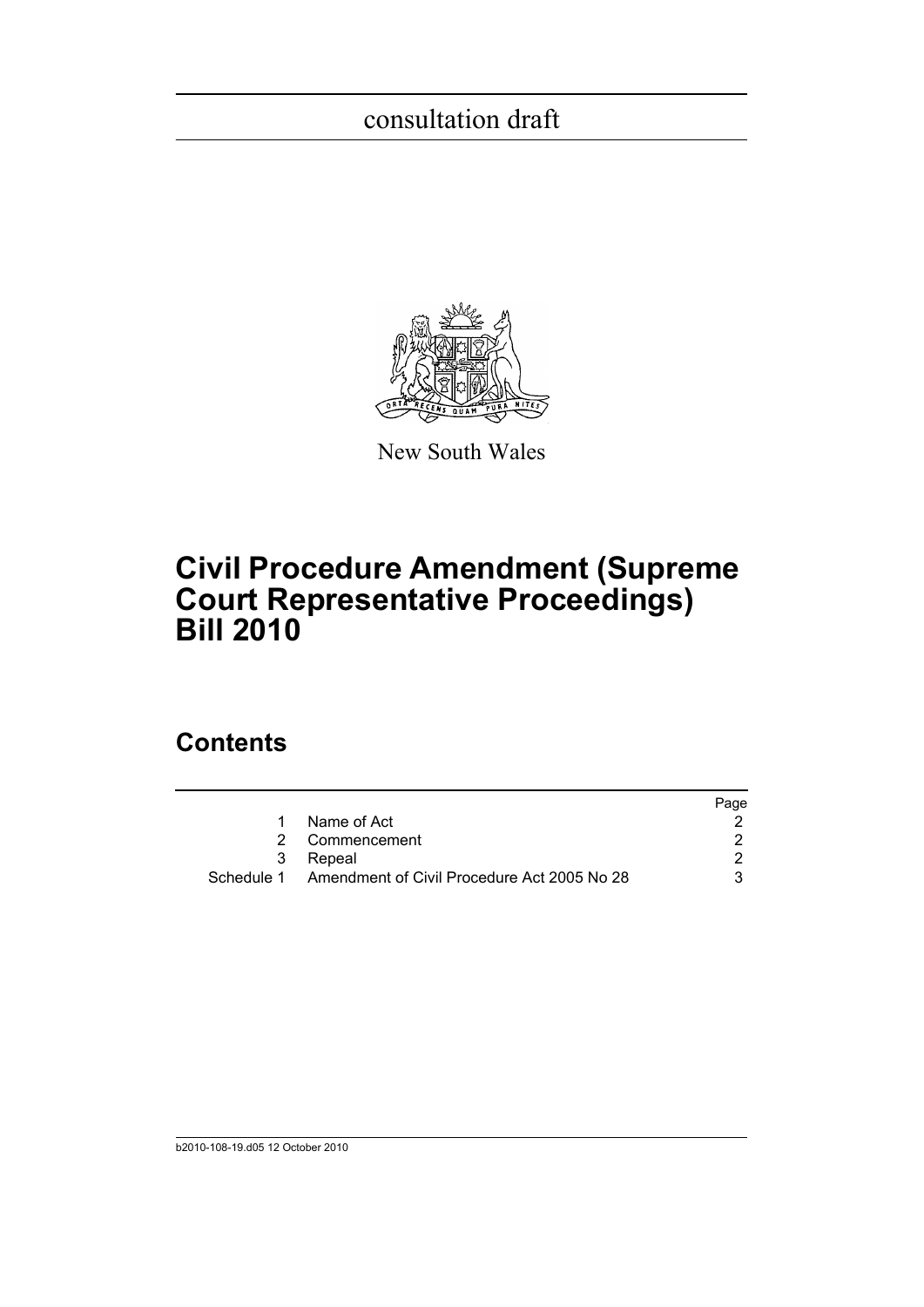

New South Wales

## **Civil Procedure Amendment (Supreme Court Representative Proceedings) Bill 2010**

No , 2010

### **A Bill for**

An Act to amend the *Civil Procedure Act 2005* to provide for representative proceedings in the Supreme Court.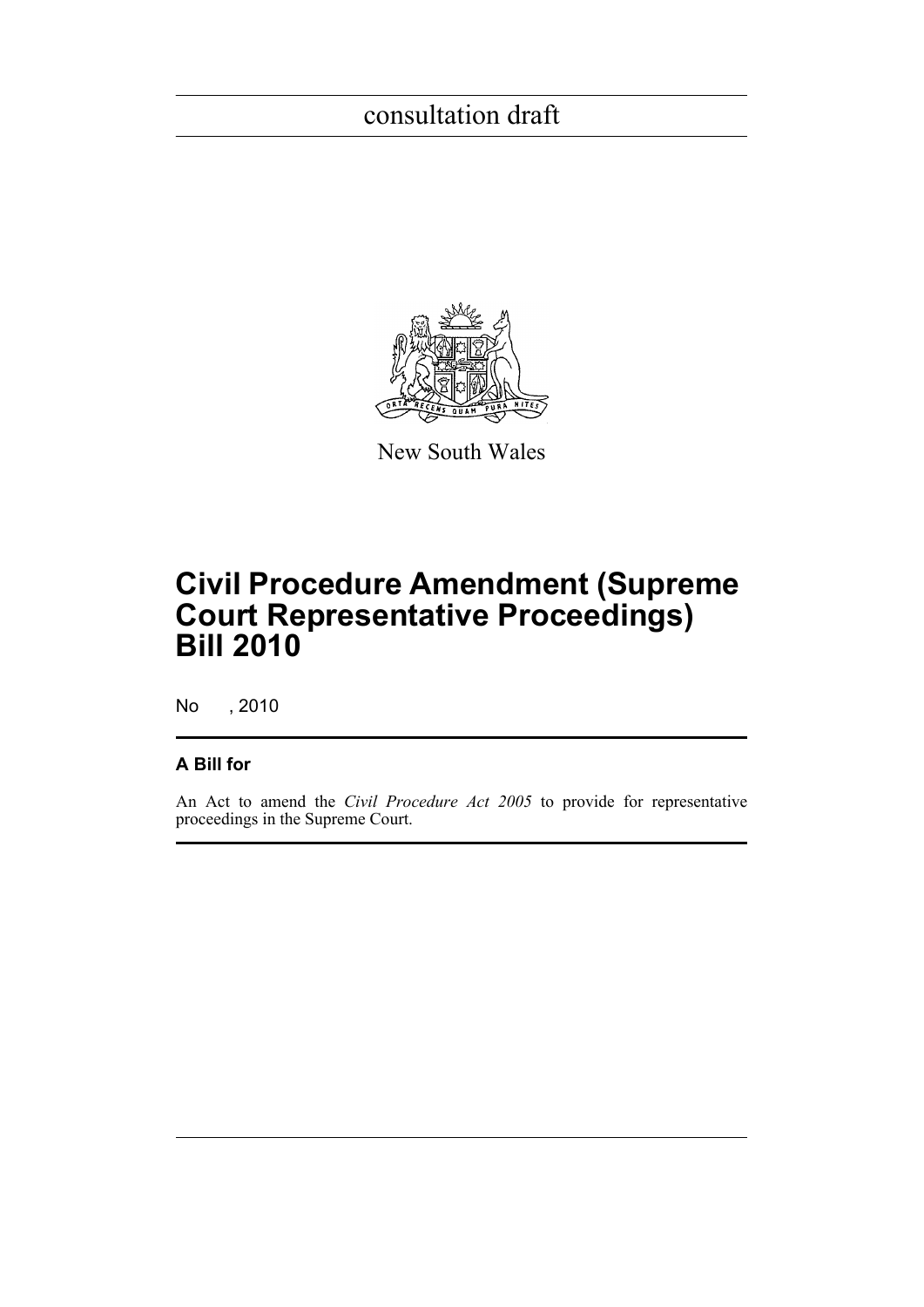Civil Procedure Amendment (Supreme Court Representative Proceedings) Clause 1 Bill 2010

### <span id="page-8-0"></span>**The Legislature of New South Wales enacts:**

### **1 Name of Act**

This Act is the *Civil Procedure Amendment (Supreme Court Representative Proceedings) Act 2010*.

### <span id="page-8-1"></span>**2 Commencement**

This Act commences on a day or days to be appointed by proclamation.

### <span id="page-8-2"></span>**3 Repeal**

Rules 7.4 and 7.5 of the *Uniform Civil Procedure Rules 2005* are repealed.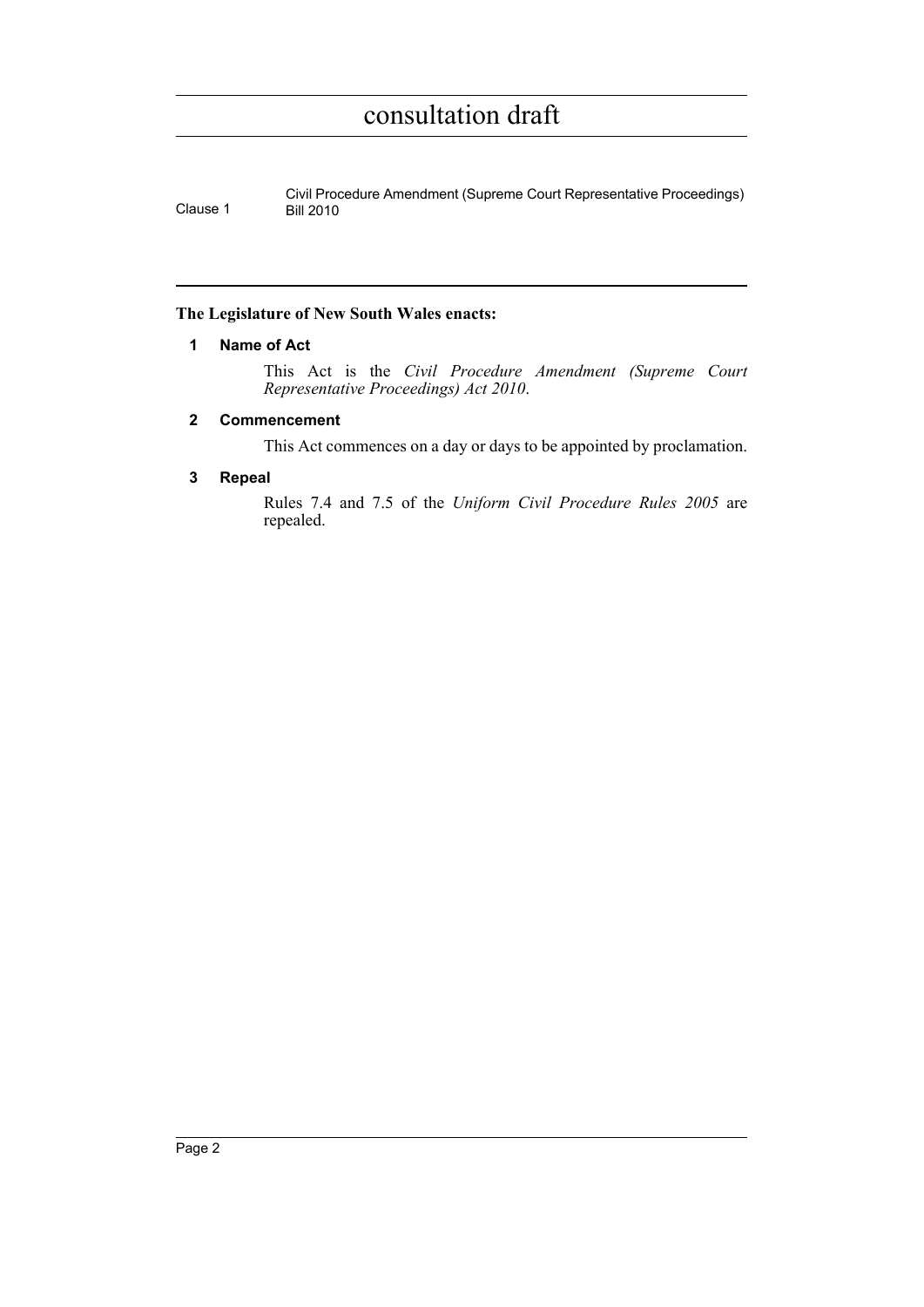Civil Procedure Amendment (Supreme Court Representative Proceedings) Bill 2010

Amendment of Civil Procedure Act 2005 No 28 Schedule 1

### <span id="page-9-0"></span>**Schedule 1 Amendment of Civil Procedure Act 2005 No 28**

### **[1] Section 4 Application of Parts 3–10**

Insert after section 4 (1):

(1A) Subject to this section, Part 10 applies in relation to civil proceedings in the Supreme Court.

### **[2] Part 10**

Insert after section 154:

### **Part 10 Representative proceedings in Supreme Court**

### **Division 1 Preliminary**

**155 Definitions** (cf s33A FCA)

In this Part:

*Court* means the Supreme Court.

*defendant* means a person against whom relief is sought in representative proceedings.

*group member* means a member of a group of persons on whose behalf representative proceedings have been commenced.

*proceedings* means proceedings in the Court other than criminal proceedings.

*representative party* means a person who commences representative proceedings.

*representative proceedings* means proceedings commenced under section  $157$ .

*sub-group member* means a person included in a sub-group established under section 168.

*sub-group representative party* means a person appointed to be a sub-group representative party under section 168.

**Note.** For the purposes of comparison, a number of provisions of this Part contain bracketed notes in headings drawing attention ("cf") to equivalent or comparable (though not necessarily identical) provisions of Part IVA of the *Federal Court of Australia Act 1976* ("FCA") of the Commonwealth as in force immediately before the commencement of this Part.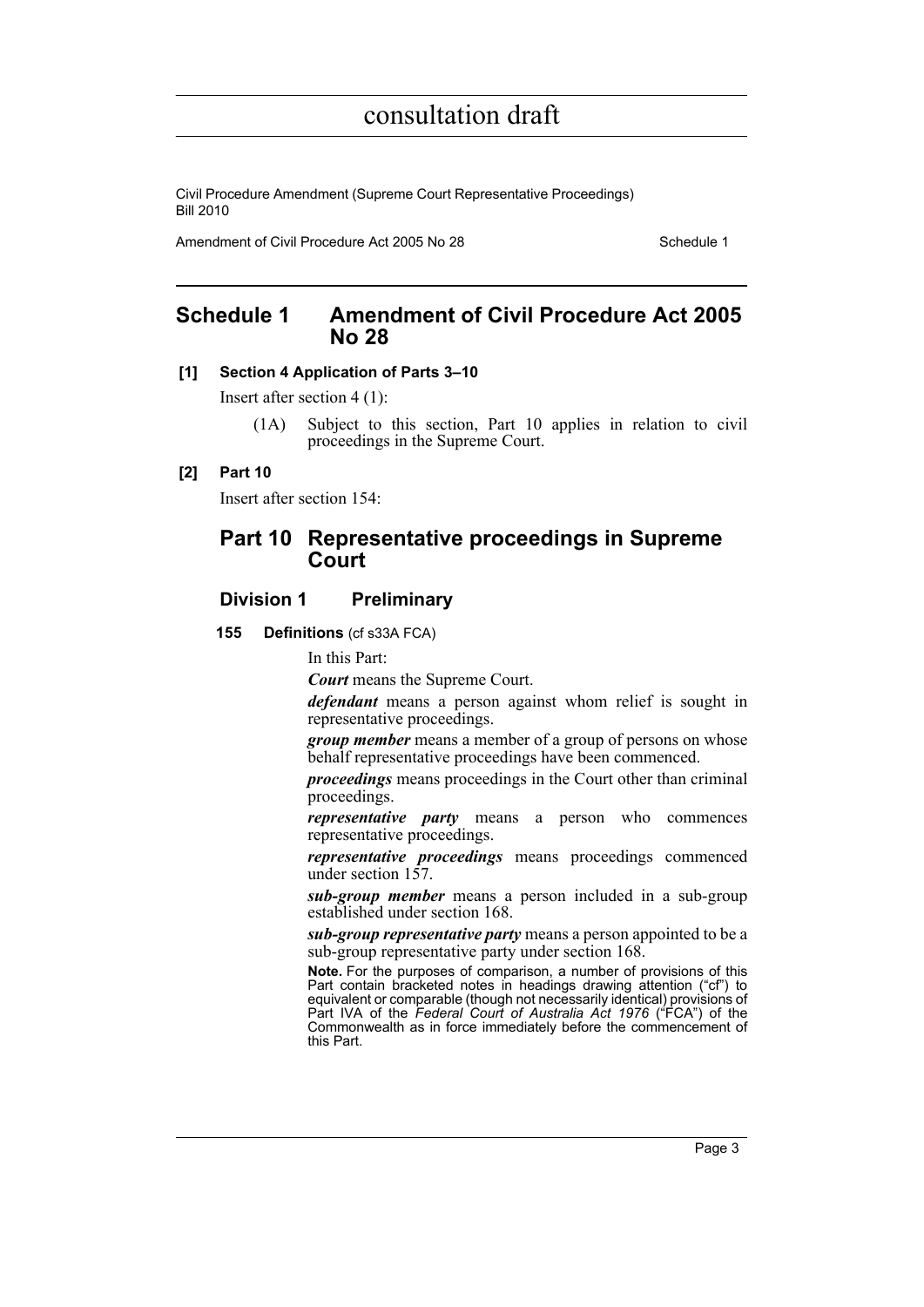Civil Procedure Amendment (Supreme Court Representative Proceedings) Bill 2010

Schedule 1 Amendment of Civil Procedure Act 2005 No 28

#### **156 Application** (cf s33B FCA)

- (1) Proceedings may only be brought under this Part in respect of a cause of action arising on or after the commencement of this section, except with the leave of the Court.
- (2) The provisions of this Part apply in proceedings in the Court despite any other Act or law concerning the jurisdiction of the Court and its functions.

### **Division 2 Commencement of representative proceedings**

### **157 Commencement of proceedings** (cf s33C FCA)

- (1) Subject to this Part, where:
	- (a) 7 or more persons have claims against the same person, and
	- (b) the claims of all those persons are in respect of, or arise out of, the same, similar or related circumstances, and
	- (c) the claims of all those persons give rise to a substantial common question of law or fact,

proceedings may be commenced by one or more of those persons as representing some or all of them.

- (2) Representative proceedings may be commenced:
	- (a) whether or not the relief sought:
		- (i) is, or includes, equitable relief, or
		- (ii) consists of, or includes, damages, or
		- (iii) includes claims for damages that would require individual assessment, or
		- (iv) is the same for each person represented, and
	- (b) whether or not the proceedings:
		- (i) are concerned with separate contracts or transactions between the defendant in the proceedings and individual group members, or
		- (ii) involve separate acts or omissions of the defendant done or omitted to be done in relation to individual group members.

### **158 Standing** (cf s33D FCA)

(1) For the purposes of section 157 (1) (a), a person has a sufficient interest to commence representative proceedings against one or more defendants on behalf of other persons if the person has a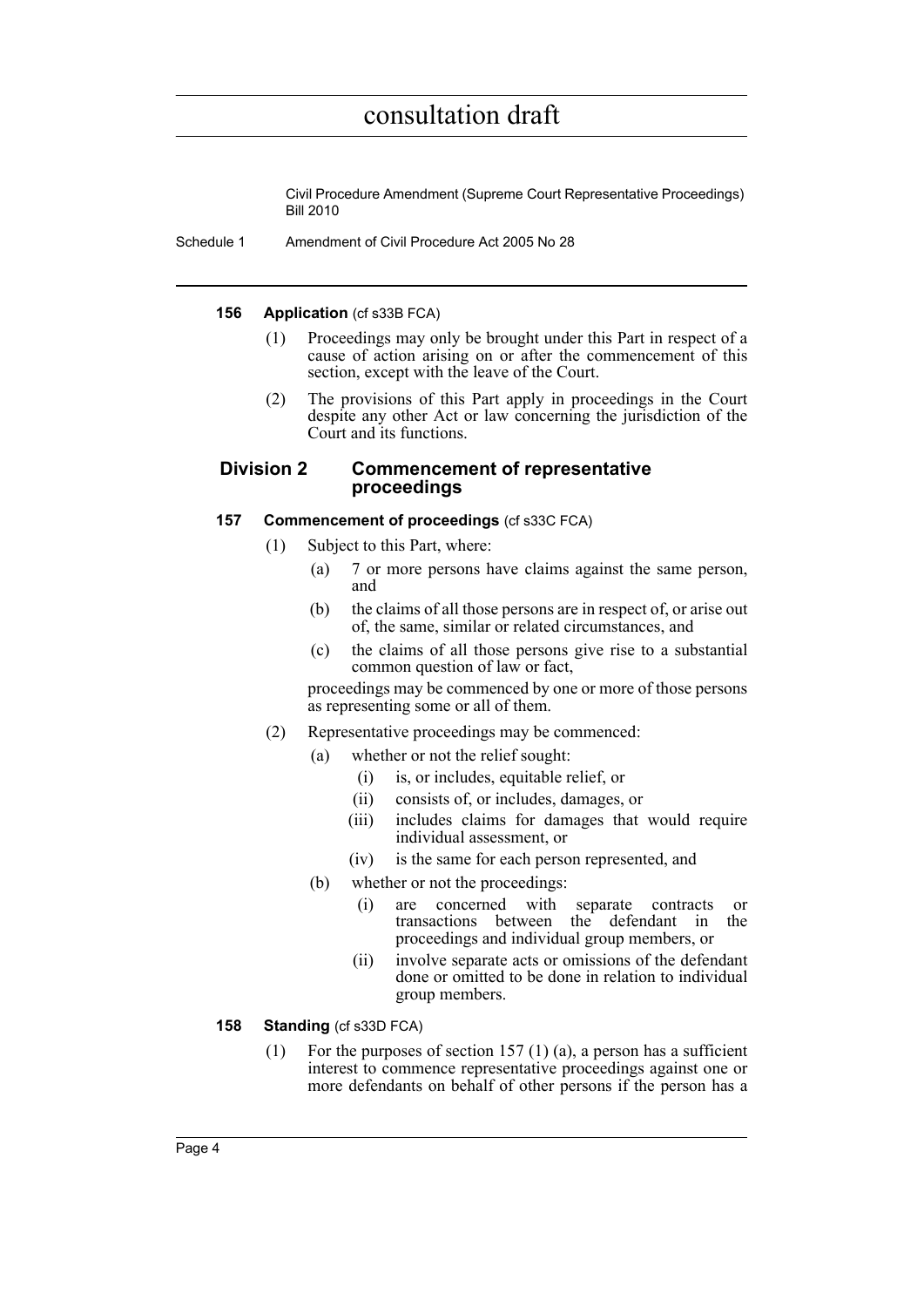Civil Procedure Amendment (Supreme Court Representative Proceedings) Bill 2010

Amendment of Civil Procedure Act 2005 No 28 Schedule 1

sufficient interest to commence proceedings on the person's own behalf against the defendant or defendants.

- (2) The person may commence representative proceedings on behalf of other persons against more than one defendant irrespective of whether or not each of those persons has a claim against every defendant in the proceedings.
- (3) If a person has commenced representative proceedings, that person retains a sufficient interest:
	- (a) to continue the proceedings, and
	- (b) to bring an appeal from a judgment in the proceedings,

even though the person ceases to have a claim against any defendant.

### **159 Is consent required to be a group member?** (cf s33E FCA)

- (1) Subject to subsection (2), the consent of a person to be a group member is not required.
- (2) None of the following is a group member in representative proceedings unless the person gives consent in writing to being so:
	- (a) the Commonwealth, a State or a Territory,
	- (b) a Minister of the Commonwealth, a State or a Territory,
	- (c) a body corporate established for a public purpose by a law of the Commonwealth, a State or a Territory, other than an incorporated company or association,
	- (d) an officer of the Commonwealth, a State or a Territory, in his or her capacity as an officer.

#### **160 Persons under legal incapacity** (cf s33F FCA)

- (1) It is not necessary for a person under legal incapacity to have a tutor merely in order to be a group member.
- (2) A group member who is a person under legal incapacity may only take a step in representative proceedings, or conduct part of the proceedings, by the member's tutor.

#### **161 Originating process** (cf s33H FCA)

- (1) The originating process in representative proceedings, or a document filed in support of the originating process, must, in addition to any other matters required to be included:
	- (a) describe or otherwise identify the group members to whom the proceedings relate, and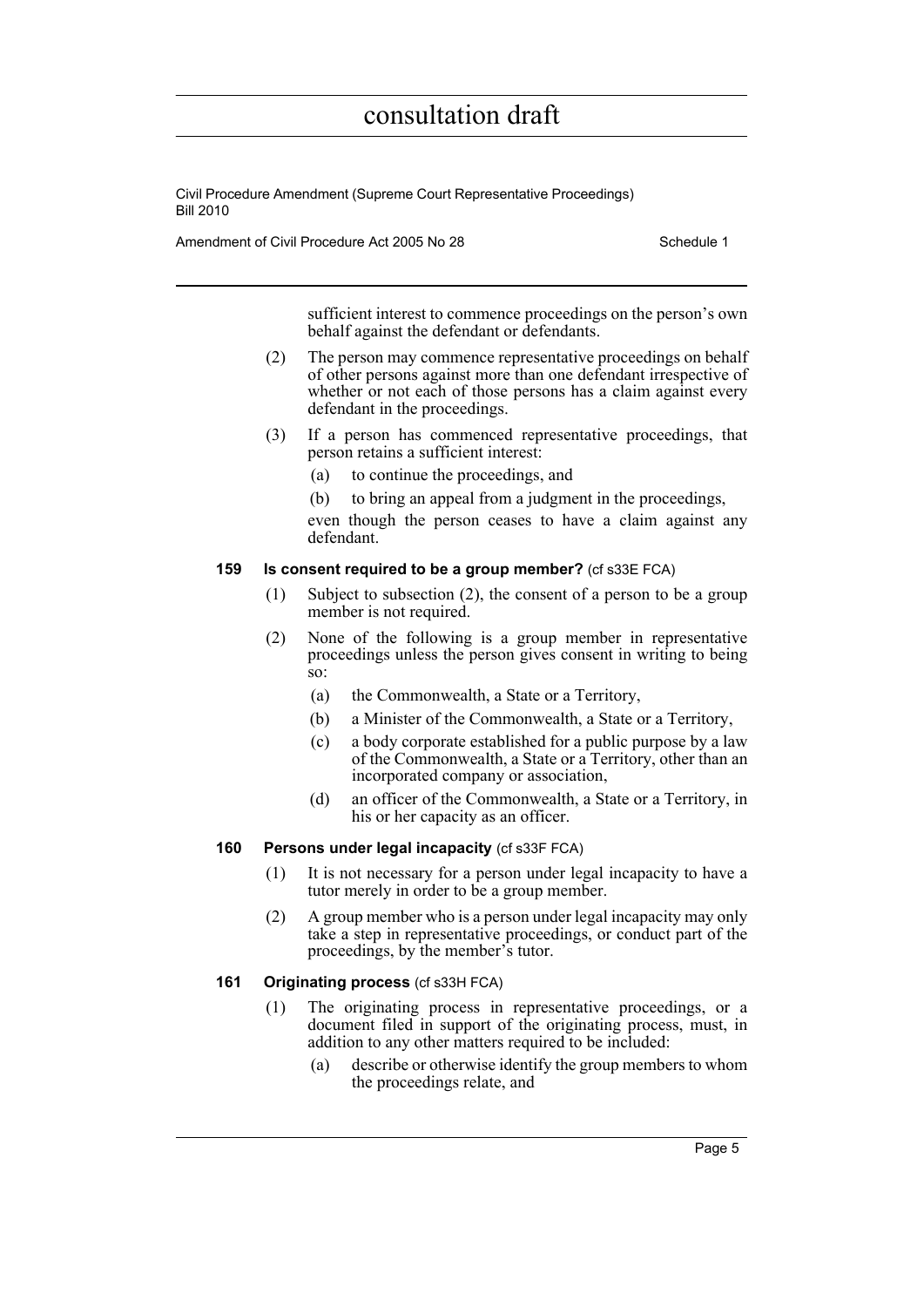Civil Procedure Amendment (Supreme Court Representative Proceedings) Bill 2010

- Schedule 1 Amendment of Civil Procedure Act 2005 No 28
	- (b) specify the nature of the claims made on behalf of the group members and the relief claimed, and
	- (c) specify the question of law or facts common to the claims of the group members.
	- (2) In describing or otherwise identifying group members for the purposes of subsection (1), it is not necessary to name, or specify the number of, the group members.

#### **162 Right of group member to opt out** (cf s33J FCA)

- (1) The Court must fix a date before which a group member may opt out of representative proceedings in the Court.
- (2) A group member may opt out of the representative proceedings by written notice given under the local rules before the date so fixed.
- (3) The Court, on the application of a group member, the representative party or the defendant in the proceedings, may fix another date so as to extend the period during which a group member may opt out of the representative proceedings.
- (4) Except with the leave of the Court, the hearing of representative proceedings must not commence earlier than the date before which a group member may opt out of the proceedings.

#### **163 Causes of action accruing after commencement of representative proceedings** (cf s33K FCA)

- (1) The Court may at any stage of representative proceedings, on application by the representative party, give leave to amend the originating process commencing the representative proceedings so as to alter the description of the group.
- (2) The description of the group may be altered so as to include a person:
	- (a) whose cause of action accrued after the commencement of the representative proceedings but before such date as the Court fixes when giving leave, and
	- (b) who would have been included in the group, or, with the consent of the person would have been included in the group, if the cause of action had accrued before the commencement of the proceedings.
- (3) The date fixed under subsection (2) (a) may be the date on which leave is given or another date before or after that date.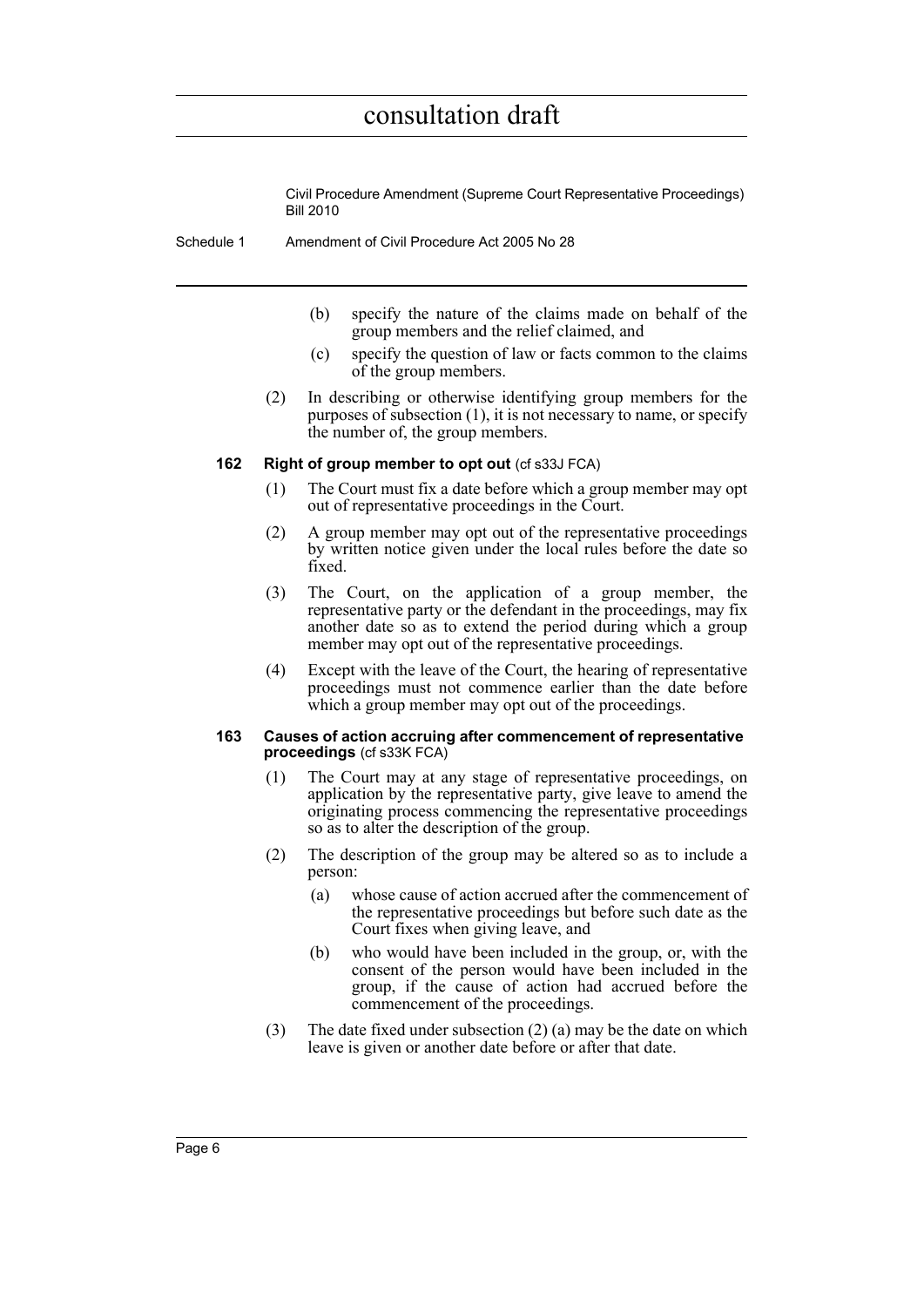Civil Procedure Amendment (Supreme Court Representative Proceedings) Bill 2010

Amendment of Civil Procedure Act 2005 No 28 Schedule 1

(4) If the Court gives leave under subsection (1), it may also make any other orders it thinks just, including an order relating to the giving of notice to persons who, as a result of the amendment, will be included in the group and the date before which such persons may opt out of the proceedings.

#### **164 Situation where fewer than 7 group members** (cf s33L FCA)

If, at any stage of representative proceedings, it appears likely to the Court that there are fewer than 7 group members, the Court may, on such conditions (if any) as it thinks fit:

- (a) order that the proceedings continue under this Part, or
- (b) order that the proceedings no longer continue under this Part.

### **165 Distribution costs excessive** (cf s33M FCA)

- If:
- (a) the relief claimed in representative proceedings is or includes payment of money to group members (otherwise than in respect of costs), and
- (b) on application by the defendant, the Court concludes that it is likely that, if judgment were to be given in favour of the representative party, the cost to the defendant of identifying the group members and distributing to them the amounts ordered to be paid to them would be excessive having regard to the likely total of those amounts,
- the Court may, by order:
- (c) direct that the proceedings no longer continue under this Part, or
- (d) stay the proceedings so far as it relates to relief of the kind mentioned in paragraph (a).

#### **166 Court may order discontinuation of proceedings in certain circumstances** (cf s33N FCA)

- (1) The Court may, on application by the defendant or of its own motion, order that proceedings no longer continue under this Part if it is satisfied that it is in the interests of justice to do so because:
	- (a) the costs that would be incurred if the proceedings were to continue as representative proceedings are likely to exceed the costs that would be incurred if each group member conducted a separate proceeding, or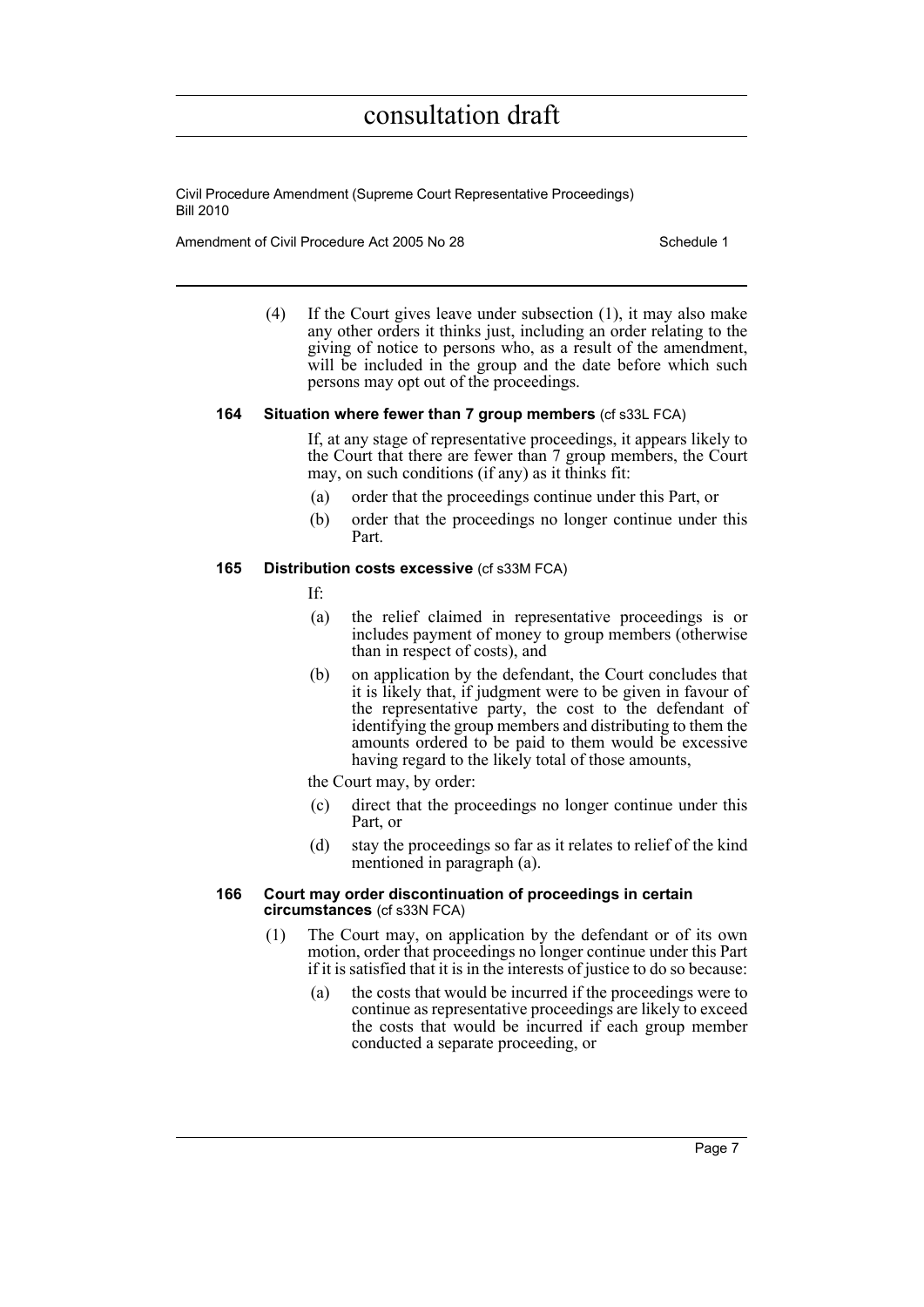Civil Procedure Amendment (Supreme Court Representative Proceedings) Bill 2010

Schedule 1 Amendment of Civil Procedure Act 2005 No 28

- (b) all the relief sought can be obtained by means of proceedings other than representative proceedings under this Part, or
- (c) the representative proceedings will not provide an efficient and effective means of dealing with the claims of group members, or
- (d) it is otherwise inappropriate that the claims be pursued by means of representative proceedings.
- (2) It is not, for the purposes of subsection (1) (d), inappropriate for claims to be pursued by means of representative proceedings merely because the persons identified as group members in relation to the proceedings:
	- (a) do not include all persons on whose behalf those proceedings might have been brought, or
	- (b) are aggregated together for a particular purpose such as a litigation funding arrangement.
- (3) If the Court dismisses an application under this section, the Court may order that no further application under this section be made by the defendant except with the leave of the Court.
- (4) Leave for the purposes of subsection (3) may be granted subject to such conditions as to costs as the Court considers just.

#### **167 Effect of discontinuance order under this Part** (cf s33P FCA)

- (1) If the Court makes an order under section 164, 165 or 166 that proceedings no longer continue under this Part:
	- (a) the proceedings may be continued as proceedings by the representative party on the party's own behalf against the defendant, and
	- (b) on the application of a person who was a group member for the purposes of the proceedings, the Court may order that the person be joined as an applicant in the proceedings.
- (2) In this section:

*applicant*, in relation to proceedings, includes a claimant or plaintiff (as the case may be) in the proceedings.

#### **168** Determination of questions where not all common (cf s33Q FCA)

(1) If it appears to the Court that determination of the question or questions common to all group members will not finally determine the claims of all group members, the Court may give directions in relation to the determination of the remaining questions.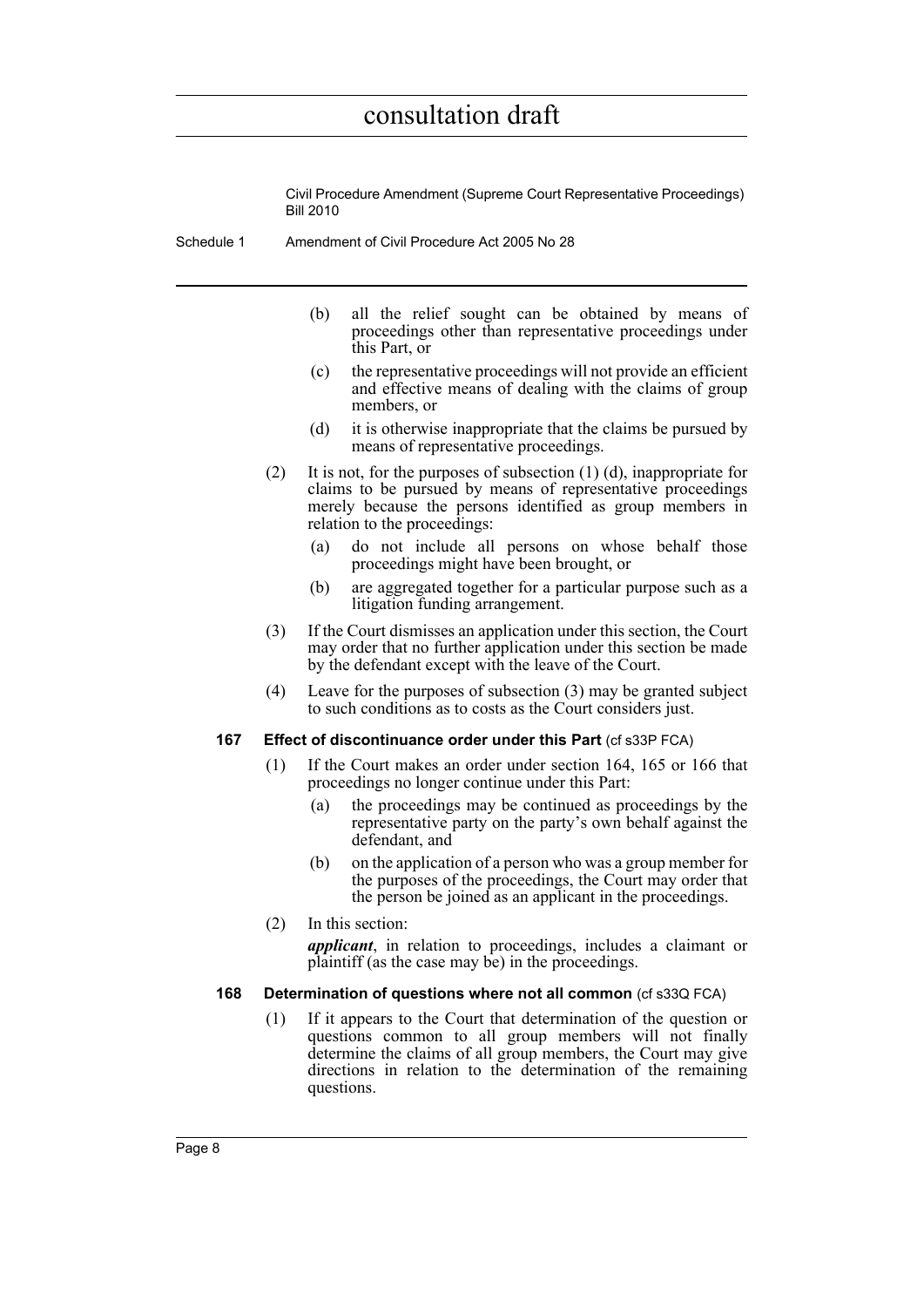Civil Procedure Amendment (Supreme Court Representative Proceedings) Bill 2010

Amendment of Civil Procedure Act 2005 No 28 Schedule 1

(2) In the case of questions common to the claims of some only of the group members, the directions given by the Court may include directions establishing a sub-group consisting of those group members and appointing a person to be the sub-group representative party on behalf of the sub-group members.

#### **169 Individual questions** (cf s33R FCA)

- (1) In giving directions under section 168, the Court may permit an individual group member to appear in the proceedings for the purpose of determining a question that relates only to the claims of that member.
- (2) In such a case, the individual group member, and not the representative party, is liable for costs associated with the determination of the question.

#### **170 Directions relating to commencement of further proceedings** (cf s33S FCA)

If a question cannot properly or conveniently be dealt with by the Court under section 168 or 169, the Court may give directions for the commencement and conduct of other proceedings, whether or not group proceedings.

#### **171 Adequacy of representation** (cf s33T FCA)

- (1) If, on application by a group member, it appears to the Court that a representative party is not able adequately to represent the interests of the group members, the Court may substitute another group member as representative party and make such other orders as it thinks fit.
- (2) If, on an application by a sub-group member, it appears to the Court that a sub-group representative party is not able adequately to represent the interests of the sub-group members, the Court may substitute another person as sub-group representative party and may make such other orders as it thinks fit.

#### **172 Stay of execution in certain circumstances** (cf s33U FCA)

If a defendant in representative proceedings commences proceedings in the Court against a group member, the Court may order a stay of execution in respect of any relief awarded to the group member in the representative proceedings until the other proceedings are determined.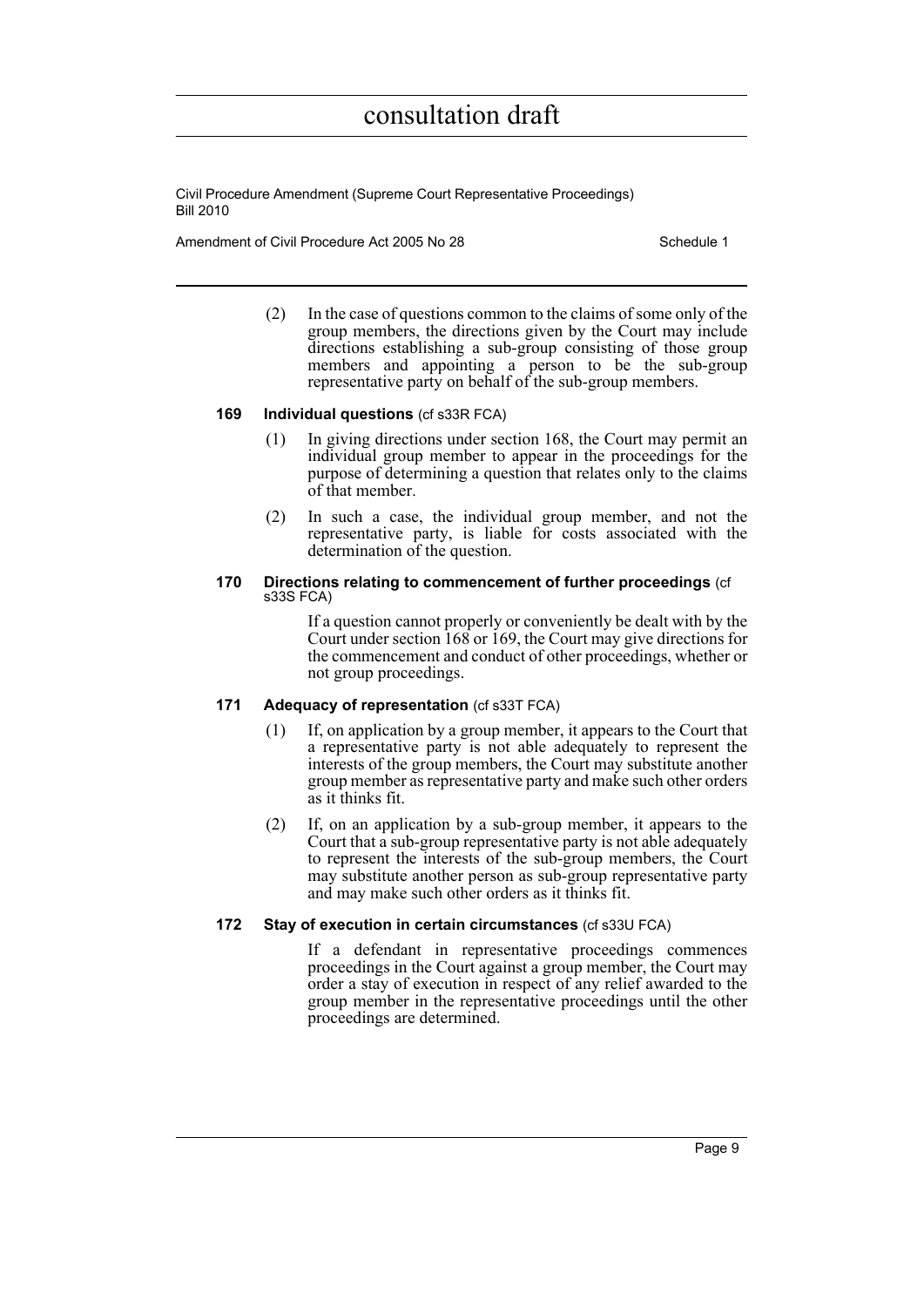Civil Procedure Amendment (Supreme Court Representative Proceedings) Bill 2010

Schedule 1 Amendment of Civil Procedure Act 2005 No 28

#### **173 Approval of Court required for settlement and discontinuance** (cf s33V FCA)

- (1) Representative proceedings may not be settled or discontinued without the approval of the Court.
- (2) If the Court gives such approval, it may make such orders as are just with respect to the distribution of any money, including interest, paid under a settlement or paid into the Court.

#### **174 Settlement of individual claim of representative party** (cf s33W FCA)

- (1) A representative party may, with the leave of the Court, settle the party's individual claim in whole or in part at any stage of the representative proceedings.
- (2) A representative party who is seeking leave to settle, or who has settled, the party's individual claim may, with the leave of the Court, withdraw as representative party.
- (3) If a person has sought leave to withdraw as representative party under subsection  $(2)$ , the Court may, on the application of a group member, make an order for the substitution of another group member as representative party and may make such other orders as it thinks fit.
- (4) Before granting a person leave to withdraw as a representative party:
	- (a) the Court must be satisfied that notice of the application has been given to group members in accordance with section 175 (1) and in sufficient time for them to apply to have another person substituted as the representative party, and
	- (b) any application for the substitution of another group member as a representative party must have been determined.

### **Division 3 Notices**

#### **175 Notice to be given of certain matters** (cf s33X FCA)

- (1) Notice must be given to group members of the following matters in relation to representative proceedings:
	- (a) the commencement of the proceedings and the right of the group members to opt out of the proceedings before a specified date, being the date fixed under section 162 (1),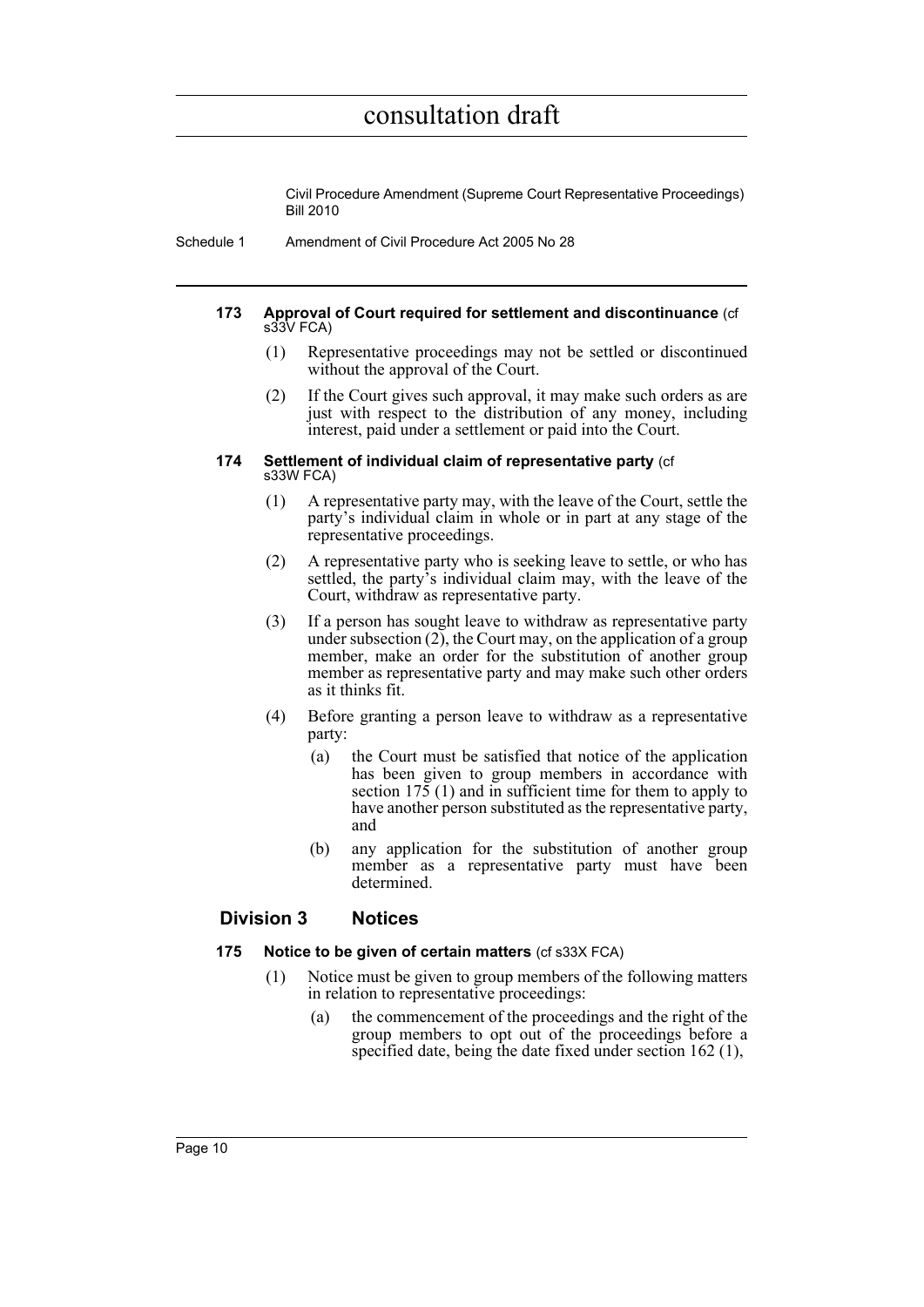Civil Procedure Amendment (Supreme Court Representative Proceedings) Bill 2010

Amendment of Civil Procedure Act 2005 No 28 Schedule 1

- (b) an application by the defendant in the proceedings for the dismissal of the proceedings on the ground of want of prosecution,
- (c) an application by a representative party seeking leave to withdraw under section 174 as representative party.
- (2) The Court may dispense with compliance with any or all of the requirements of subsection (1) if the relief sought in the proceedings does not include any claim for damages.
- (3) If the Court so orders, notice must be given to group members of the bringing into Court of money in answer to a cause of action on which a claim in the representative proceedings is founded.
- (4) Unless the Court is satisfied that it is just to do so, an application for approval of a settlement under section 173 must not be determined unless notice has been given to group members.
- (5) The Court may, at any stage, order that notice of any matter be given to a group member or group members.
- (6) Notice under this section must be given as soon as practicable after the happening of the event to which it relates.

#### **176 Notices under section 175** (cf s33Y FCA)

- (1) The form and content of a notice under section 175 must be approved by the Court.
- (2) The Court must, by order, specify:
	- (a) who is to give the notice, and
	- (b) the way in which the notice is to be given.
- (3) An order under subsection (2) may also include provision:
	- (a) directing a party to provide information relevant to the giving of the notice, and
	- (b) relating to the costs of giving notice.
- (4) An order under subsection (2) may require that notice be given by means of press advertisement, radio or television broadcast, or by any other means.
- (5) The Court may not order that notice be given personally to each group member unless it is satisfied that it is reasonably practicable, and not unduly expensive, to do so.
- (6) A notice that concerns a matter for which the Court's leave or approval is required must specify the period within which a group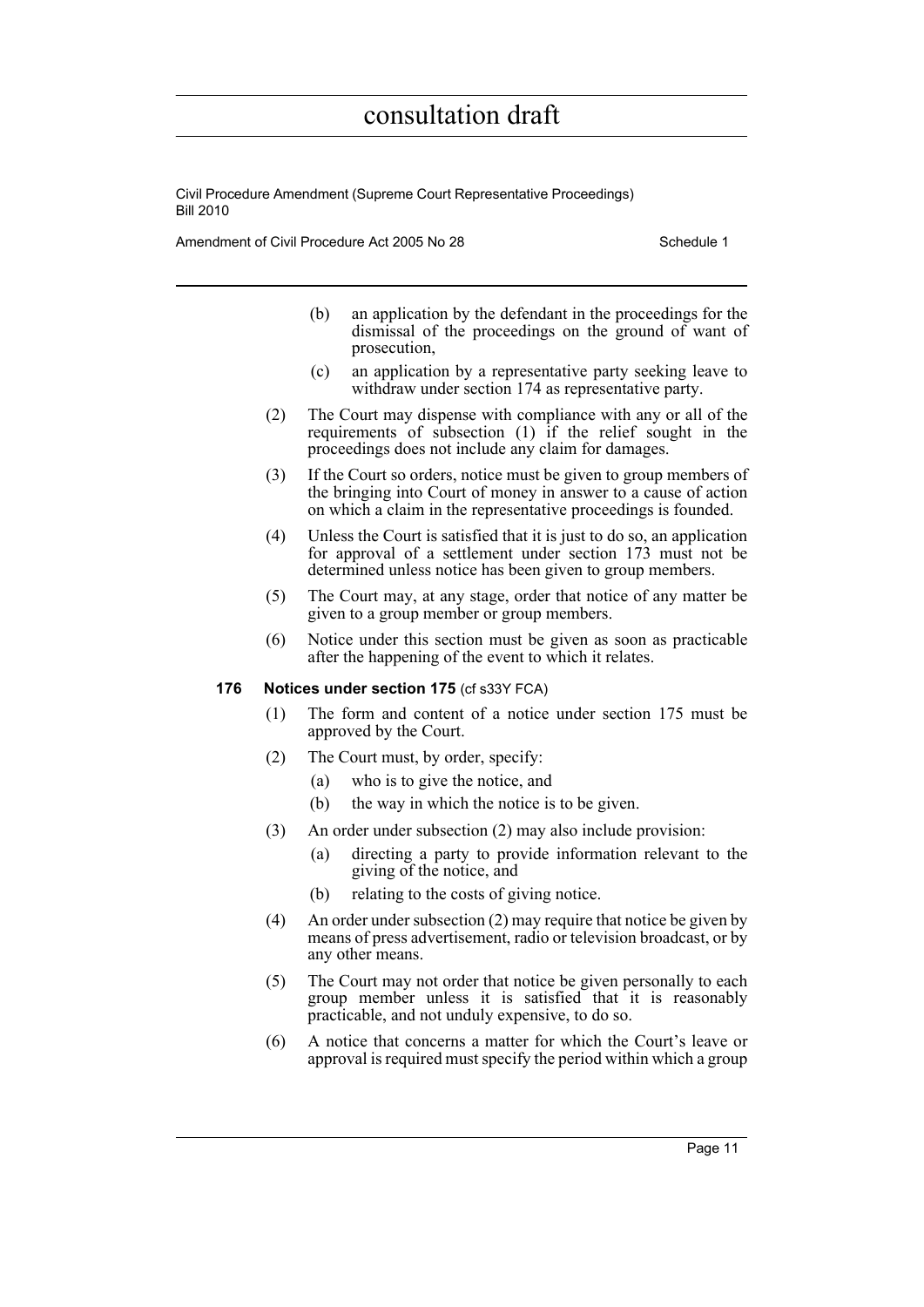Civil Procedure Amendment (Supreme Court Representative Proceedings) Bill 2010

Schedule 1 Amendment of Civil Procedure Act 2005 No 28

member or other person may apply to the Court, or take some other step, in relation to the matter.

- (7) A notice that includes or concerns conditions must specify the conditions and the period, if any, for compliance.
- (8) The failure of a group member to receive or respond to a notice does not affect a step taken, an order made, or a judgment given, in any proceedings.

### **Division 4 Powers of the Court**

### **177 Judgment—powers of the Court** (cf s33Z FCA)

- (1) The Court may, in determining a matter in representative proceedings, do any one or more of the following:
	- (a) determine a question of law,
	- (b) determine a question of fact,
	- (c) make a declaration of liability,
	- (d) grant any equitable relief,
	- (e) make an award of damages for group members, sub-group members or individual group members, being damages consisting of specified amounts or amounts worked out in such manner as the Court specifies,
	- (f) award damages in an aggregate amount without specifying amounts awarded in respect of individual group members.
- (2) In making an order for an award of damages, the Court must make provision for the payment or distribution of the money to the group members entitled.
- (3) Subject to section 173, the Court is not to make an award of damages under subsection (1) (f) unless a reasonably accurate assessment can be made of the total amount to which group members will be entitled under the judgment.
- (4) If the Court has made an award of damages, the Court may give such directions (if any) as it thinks just in relation to:
	- (a) the manner in which a group member is to establish the member's entitlement to share in the damages, and
	- (b) the manner in which any dispute regarding the entitlement of a group member to share in the damages is to be determined.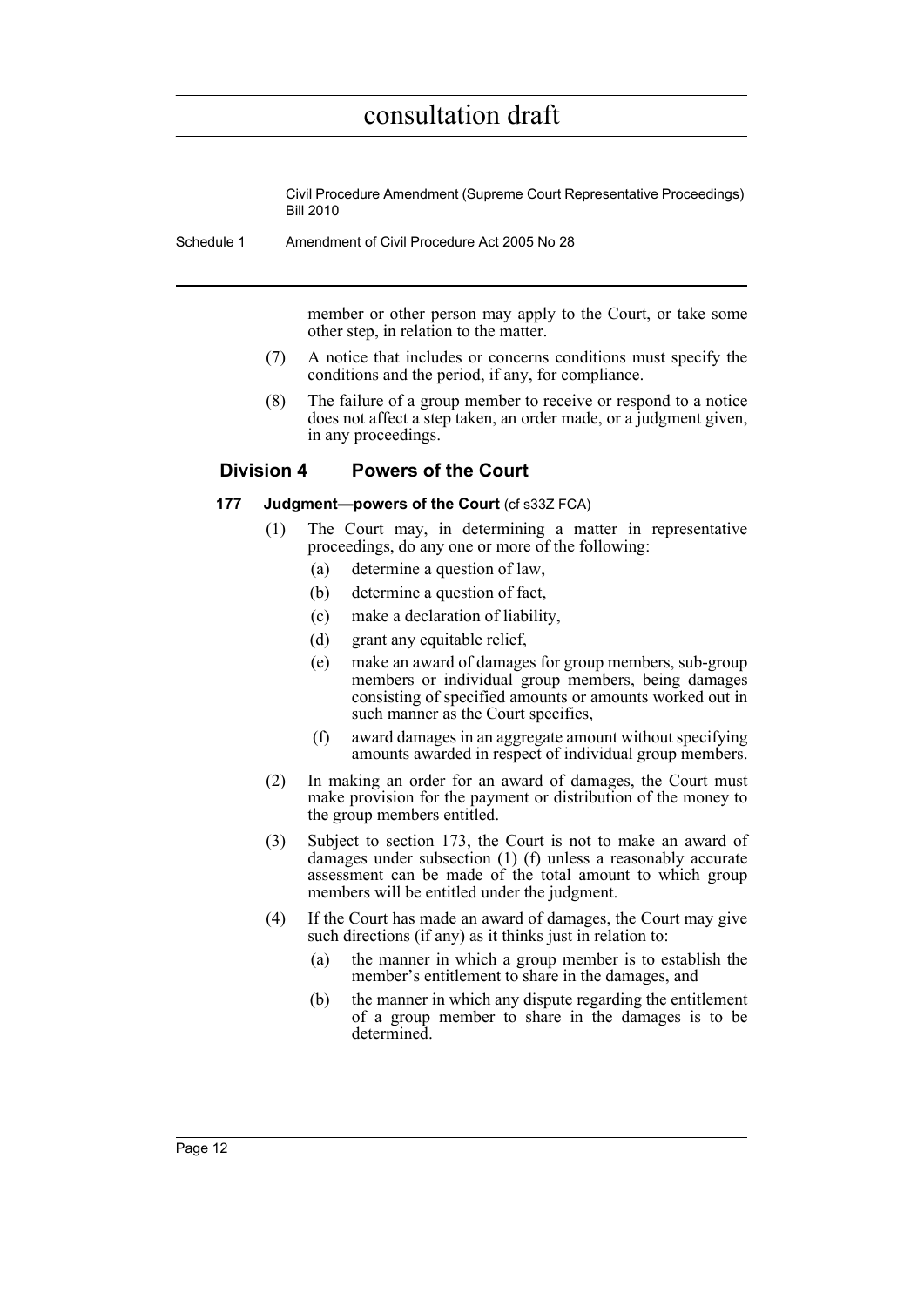Civil Procedure Amendment (Supreme Court Representative Proceedings) Bill 2010

Amendment of Civil Procedure Act 2005 No 28 Schedule 1

#### **178** Constitution etc of fund (cf s33ZA FCA)

- (1) Without limiting the operation of section 177 (2), in making provision for the distribution of money to group members, the Court may provide for:
	- (a) the constitution and administration of a fund consisting of the money to be distributed, and
	- (b) either:
		- (i) the payment by the defendant of a fixed sum of money into the fund, or
		- (ii) the payment by the defendant into the fund of such instalments, on such terms, as the Court directs to meet the claims of group members, and
	- (c) entitlements to interest earned on the money in the fund.
- (2) The costs of administering a fund are to be borne by the fund, or by the defendant in the representative proceedings, or by both, as the Court directs.
- (3) If the Court orders the constitution of a fund under subsection (1), the order must:
	- (a) require notice to be given to group members in such manner as is specified in the order, and
	- (b) specify the manner in which a group member is to make a claim for payment out of the fund and establish the group member's entitlement to payment, and
	- (c) specify a day (which is 6 months or more after the day on which the order is made) on or before which the group members are to make a claim for payment out of the fund, and
	- (d) make provision in relation to the day before which the fund is to be distributed to group members who have established an entitlement to be paid out of the fund.
- (4) The Court may allow a group member to make a claim after the day fixed under subsection (3) (c) if:
	- (a) the fund has not already been fully distributed or applied in accordance with an order under subsection (5), and
	- (b) it is just to do so.
- (5) The Court may by order, after the day fixed under subsection (3) (d), establish a scheme for any money remaining in the fund (or any part of it), that can not practicably be distributed to group members to be applied cy-pres.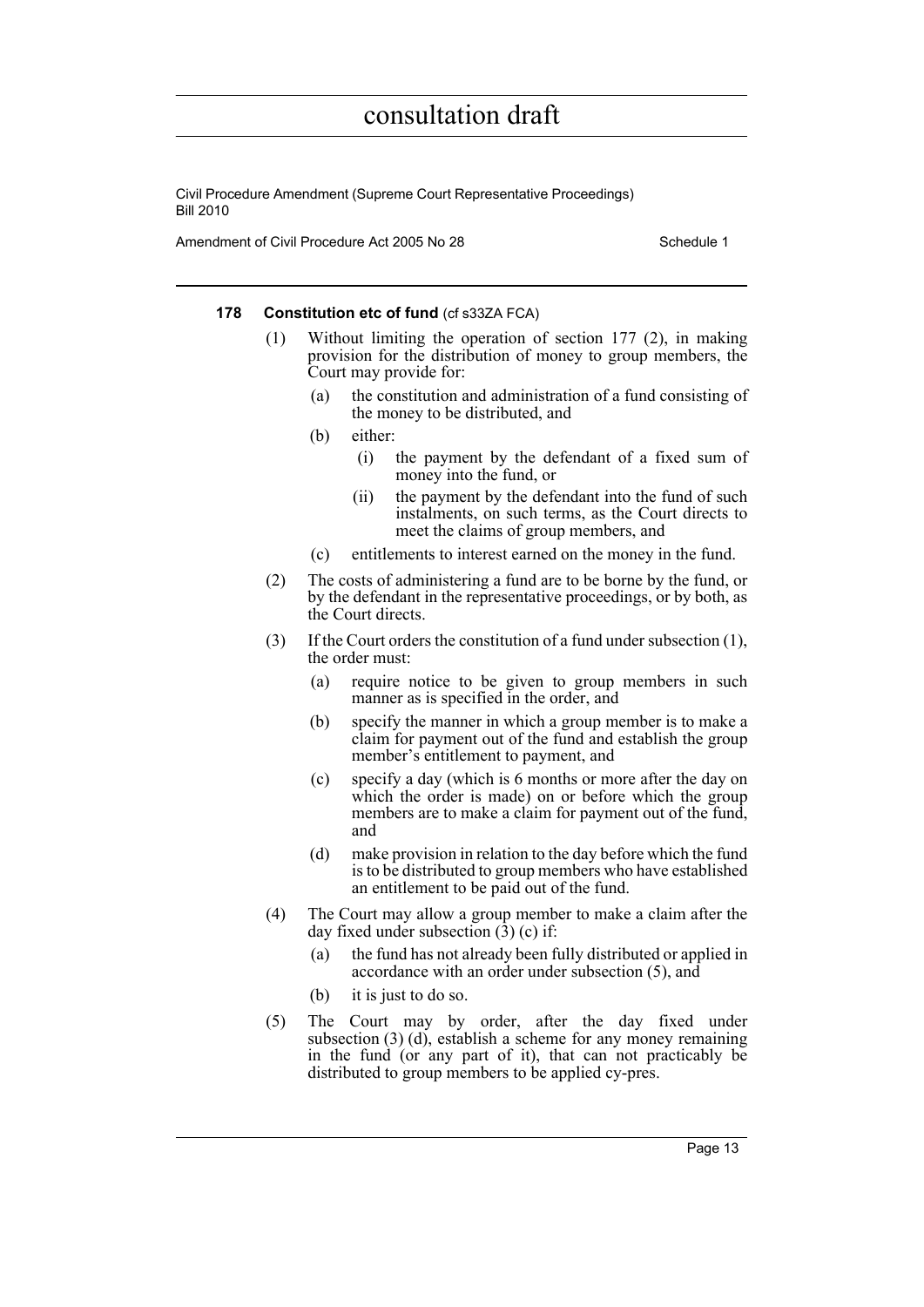Civil Procedure Amendment (Supreme Court Representative Proceedings) Bill 2010

Schedule 1 Amendment of Civil Procedure Act 2005 No 28

### **179 Effect of judgment** (cf s 33ZB FCA)

A judgment given in representative proceedings:

- (a) must describe or otherwise identify the group members who will be affected by it, and
- (b) binds all such persons other than any person who has opted out of the proceedings under section 162.

### **Division 5 Appeals**

### **180 Appeals** (cf s 33ZC FCA)

- (1) The following appeals from a judgment of the Supreme Court in representative proceedings may (subject to the rules of court) themselves be brought in the Court of Appeal under section 101 of the *Supreme Court Act 1970* as representative proceedings:
	- (a) an appeal by the representative party on behalf of group members and in respect of the judgment to the extent that it relates to questions common to the claims of group members,
	- (b) an appeal by a sub-group representative party on behalf of sub-group members in respect of judgment to the extent that it relates to questions common to the claims of sub-group members.
- (2) The parties to an appeal in respect of the determination of a question that relates only to the claim of an individual group member are that group member and the defendant.
- (3) If the representative party or the sub-group representative party does not bring an appeal within the time provided for instituting appeals, another member of the group or sub-group may, within a further 21 days, bring an appeal as representing the group members or sub-group members, as the case may be.
- (4) If an appeal is brought from the judgment of the Court in representative proceedings, the Court of Appeal may direct that notice of the appeal be given to such person or persons, and in such manner, as it considers appropriate.
- (5) This Part (other than section 162) applies to any such appeal proceedings despite the provisions of any other Act or law.
- (6) The notice instituting an appeal in relation to questions that are common to the claims of group members or sub-group members must describe or otherwise identify the group members or sub-group members, as the case may be, but need not specify the names or number of those members.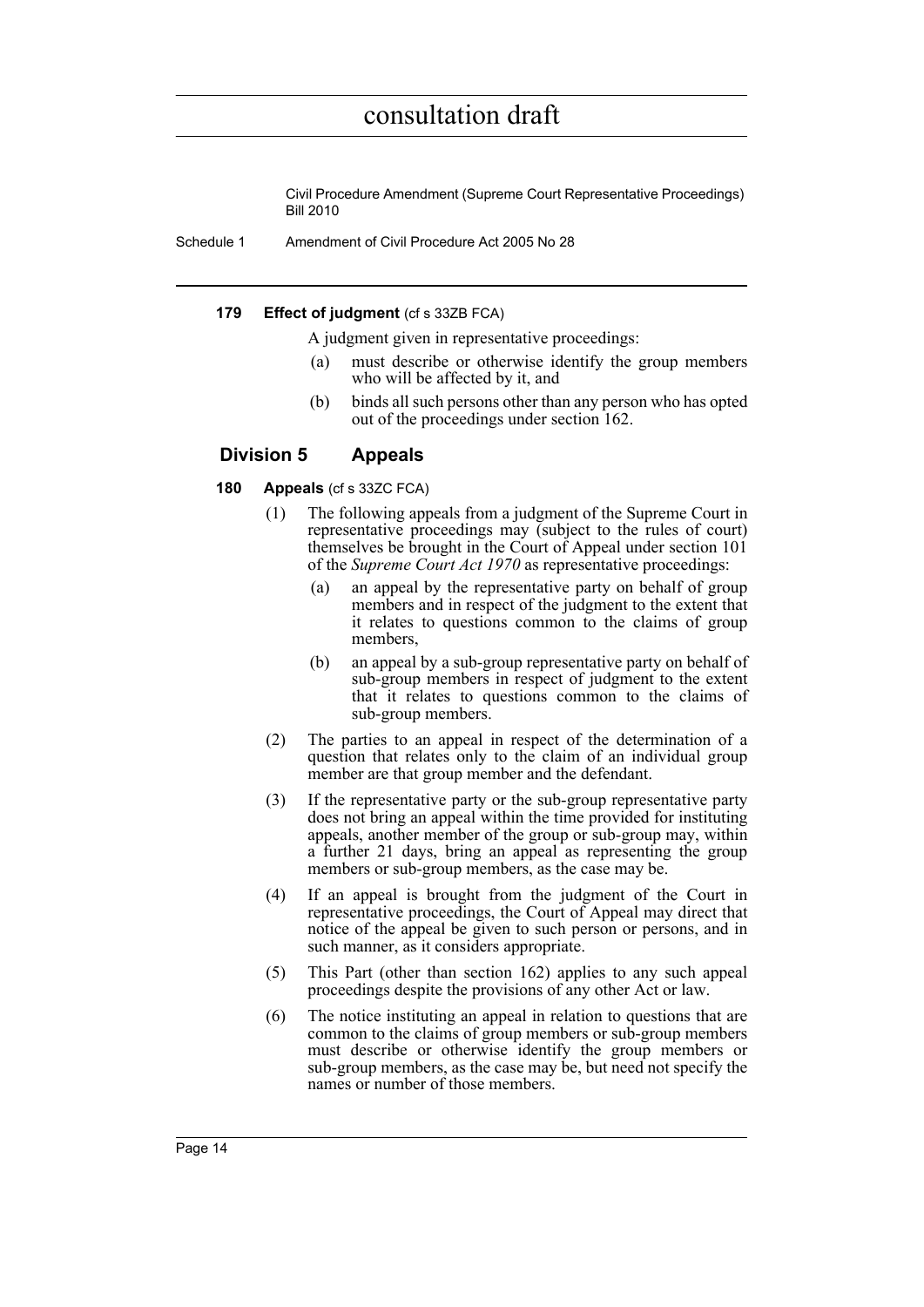Civil Procedure Amendment (Supreme Court Representative Proceedings) Bill 2010

Amendment of Civil Procedure Act 2005 No 28 Schedule 1

### **Division 6 Miscellaneous**

#### **181 Costs** (cf s43 (1A) FCA)

Despite section 98, in any representative proceedings, the Court may not award costs against a person on whose behalf the proceedings have been commenced (other than a representative party) except as authorised by sections 168 and 169.

#### **182 Suspension of limitation periods** (cf s33ZE FCA)

- (1) On the commencement of any representative proceedings, the running of the limitation period that applies to the claim of a group member to which the proceedings relate is suspended.
- (2) The limitation period does not begin to run again unless either the member opts out of the proceedings under section 162 or the proceedings, and any appeals arising from the proceedings, are determined without finally disposing of the group member's claim.
- (3) However, nothing in this section affects the running of a limitation period in respect of a group member who, immediately before the commencement of the representative proceedings, was barred by the expiration of that period from commencing proceedings in the member's own right in respect of a claim in the representative proceedings.
- (4) This section applies despite anything in the *Limitation Act 1969* or any other law.

#### **183 General power of Court to make orders** (cf s33ZF FCA)

In any proceedings (including an appeal) conducted under this Part, the Court may, of its own motion or on application by a party or a group member, make any order that the Court thinks appropriate or necessary to ensure that justice is done in the proceedings.

### **184 Reimbursement of representative party's costs** (cf s33ZJ FCA)

- (1) If the Court has made an award of damages in representative proceedings, the representative party or a sub-group representative party, or a person who has been such a party, may apply to the Court for an order under this section.
- (2) If, on an application under this section, the Court is satisfied that the costs reasonably incurred in relation to the representative proceedings by the person making the application are likely to exceed the costs recoverable by the person from the defendant,